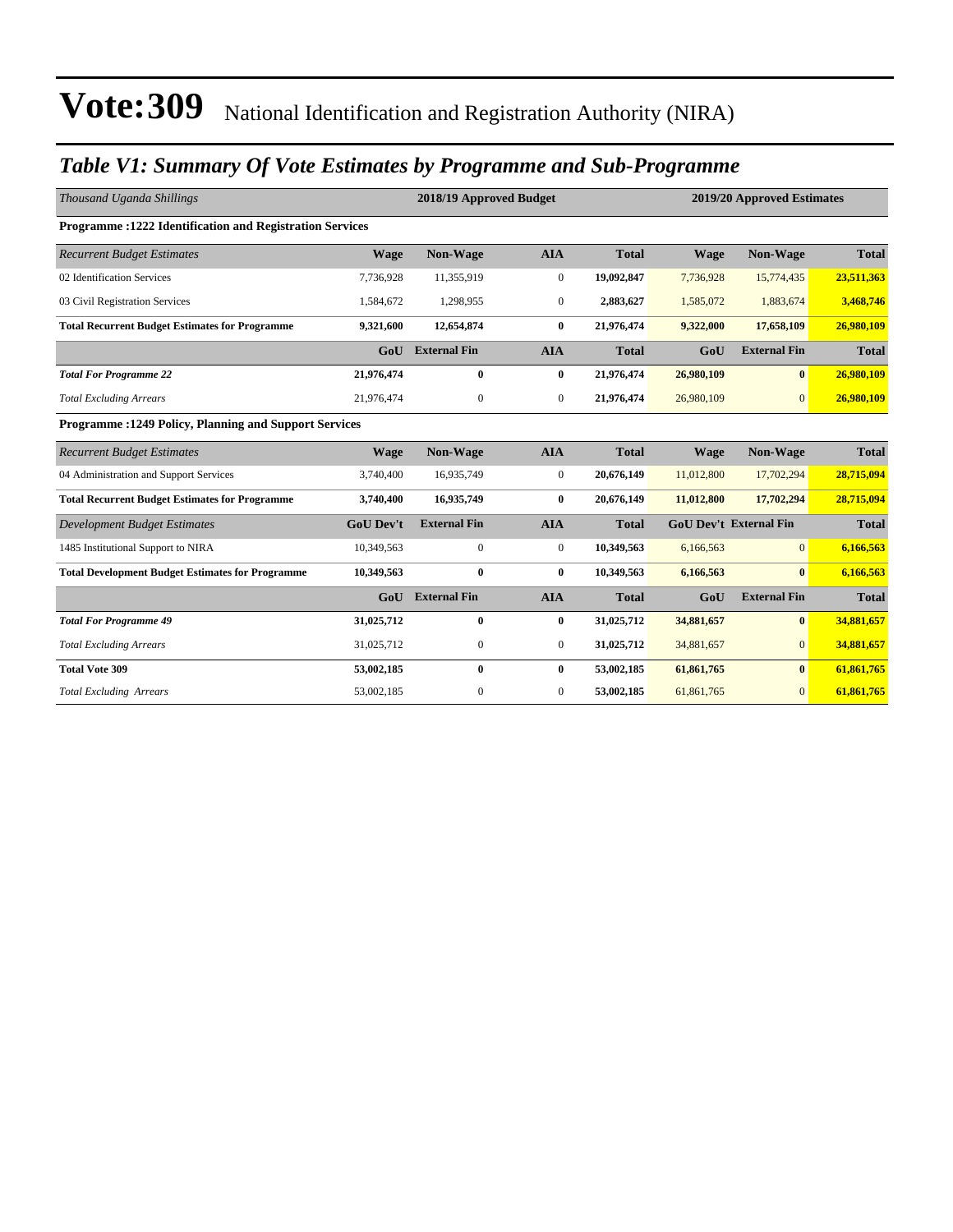#### *Table V2: Summary Vote Estimates by Item*

| Thousand Uganda Shillings                                   |                  | 2018/19 Approved Budget |            |                  | 2019/20Approved Estimates |                     |              |
|-------------------------------------------------------------|------------------|-------------------------|------------|------------------|---------------------------|---------------------|--------------|
|                                                             | GoU              | <b>External Fin</b>     | <b>AIA</b> | <b>Total</b>     | GoU                       | <b>External Fin</b> | <b>Total</b> |
| <b>Employees, Goods and Services (Outputs Provided)</b>     | 42,652,622       | $\bf{0}$                | $\bf{0}$   | 42,652,622       | 55,695,203                | $\bf{0}$            | 55,695,203   |
| 211102 Contract Staff Salaries                              | 13,062,000       | $\bf{0}$                | $\bf{0}$   | 13,062,000       | 20,334,800                | $\bf{0}$            | 20,334,800   |
| 211103 Allowances (Inc. Casuals, Temporary)                 | 6,813,433        | 0                       | $\bf{0}$   | 6,813,433        | 8,568,834                 | $\bf{0}$            | 8,568,834    |
| 212101 Social Security Contributions                        | 1,306,200        | 0                       | $\bf{0}$   | 1,306,200        | 2,541,850                 | $\bf{0}$            | 2,541,850    |
| 213001 Medical expenses (To employees)                      | 950,500          | 0                       | $\bf{0}$   | 950,500          | 572,500                   | $\bf{0}$            | 572,500      |
| 213002 Incapacity, death benefits and funeral expenses      | 56,906           | $\bf{0}$                | $\bf{0}$   | 56,906           | 30,000                    | $\bf{0}$            | 30,000       |
| 213004 Gratuity Expenses                                    | 3,265,500        | $\bf{0}$                | $\bf{0}$   | 3,265,500        | 5,083,700                 | $\bf{0}$            | 5,083,700    |
| 221001 Advertising and Public Relations                     | 384,674          | 0                       | $\bf{0}$   | 384,674          | 446,697                   | $\bf{0}$            | 446,697      |
| 221002 Workshops and Seminars                               | 736,756          | 0                       | $\bf{0}$   | 736,756          | 816,834                   | $\bf{0}$            | 816,834      |
| 221003 Staff Training                                       | 587,899          | 0                       | $\bf{0}$   | 587,899          | 803,382                   | $\bf{0}$            | 803,382      |
| 221004 Recruitment Expenses                                 | 105,311          | 0                       | $\bf{0}$   | 105,311          | 190,845                   | $\bf{0}$            | 190,845      |
| 221006 Commissions and related charges                      | 483,051          | $\bf{0}$                | $\bf{0}$   | 483,051          | 483,051                   | $\bf{0}$            | 483,051      |
| 221007 Books, Periodicals & Newspapers                      | 55,887           | 0                       | $\bf{0}$   | 55,887           | 53,822                    | $\bf{0}$            | 53,822       |
| 221008 Computer supplies and Information Technology<br>(TT) | 506,465          | $\bf{0}$                | $\bf{0}$   | 506,465          | 1,502,915                 | $\bf{0}$            | 1,502,915    |
| 221009 Welfare and Entertainment                            | 1,098,440        | $\bf{0}$                | $\bf{0}$   | 1,098,440        | 232,917                   | $\bf{0}$            | 232,917      |
| 221011 Printing, Stationery, Photocopying and Binding       | 1,670,395        | 0                       | $\bf{0}$   | 1,670,395        | 2,525,003                 | $\bf{0}$            | 2,525,003    |
| 221016 IFMS Recurrent costs                                 | 50,000           | 0                       | $\bf{0}$   | 50,000           | 30,000                    | $\bf{0}$            | 30,000       |
| 221017 Subscriptions                                        | 33,309           | $\bf{0}$                | $\bf{0}$   | 33,309           | 29,438                    | $\bf{0}$            | 29,438       |
| 222001 Telecommunications                                   | 70,200           | 0                       | $\bf{0}$   | 70,200           | 148,200                   | $\bf{0}$            | 148,200      |
| 222002 Postage and Courier                                  | 288,000          | 0                       | $\bf{0}$   | 288,000          | 188,000                   | $\bf{0}$            | 188,000      |
| 222003 Information and communications technology<br>(ICT)   | $\bf{0}$         | 0                       | $\bf{0}$   | $\boldsymbol{0}$ | 358,880                   | $\bf{0}$            | 358,880      |
| 223003 Rent – (Produced Assets) to private entities         | 3,772,000        | $\bf{0}$                | $\bf{0}$   | 3,772,000        | 2,487,108                 | $\bf{0}$            | 2,487,108    |
| 223004 Guard and Security services                          | 1,081,840        | 0                       | $\bf{0}$   | 1,081,840        | 1,297,840                 | $\bf{0}$            | 1,297,840    |
| 223005 Electricity                                          | 570,600          | 0                       | $\bf{0}$   | 570,600          | 570,600                   | $\bf{0}$            | 570,600      |
| 223006 Water                                                | 180,400          | 0                       | $\bf{0}$   | 180,400          | 180,400                   | $\bf{0}$            | 180,400      |
| 224004 Cleaning and Sanitation                              | 613,200          | 0                       | $\bf{0}$   | 613,200          | 613,200                   | $\bf{0}$            | 613,200      |
| 224005 Uniforms, Beddings and Protective Gear               | 0                | 0                       | 0          | 0                | 70,000                    | $\bf{0}$            | 70,000       |
| 226001 Insurances                                           | 6,600            | $\bf{0}$                | $\bf{0}$   | 6,600            | 8,500                     | $\bf{0}$            | 8,500        |
| 227001 Travel inland                                        | 1,408,061        | 0                       | $\bf{0}$   | 1,408,061        | 2,037,219                 | $\bf{0}$            | 2,037,219    |
| 227002 Travel abroad                                        | 737,045          | 0                       | $\bf{0}$   | 737,045          | 822,350                   | $\bf{0}$            | 822,350      |
| 227004 Fuel, Lubricants and Oils                            | 1,569,250        | 0                       | $\bf{0}$   | 1,569,250        | 1,690,317                 | $\bf{0}$            | 1,690,317    |
| 228001 Maintenance - Civil                                  | 79,600           | $\bf{0}$                | $\bf{0}$   | 79,600           | 79,600                    | $\bf{0}$            | 79,600       |
| 228002 Maintenance - Vehicles                               | 500,000          | $\bf{0}$                | $\bf{0}$   | 500,000          | 400,000                   | $\bf{0}$            | 400,000      |
| 228003 Maintenance – Machinery, Equipment $\&$<br>Furniture | 609,100          | $\bf{0}$                | $\bf{0}$   | 609,100          | 496,000                   | $\bf{0}$            | 496,000      |
| 228004 Maintenance - Other                                  | $\boldsymbol{0}$ | $\bf{0}$                | $\bf{0}$   | $\bf{0}$         | 400                       | $\bf{0}$            | 400          |
| <b>Investment</b> (Capital Purchases)                       | 10,349,563       | $\bf{0}$                | $\bf{0}$   | 10,349,563       | 6,166,563                 | $\bf{0}$            | 6,166,563    |
| 312201 Transport Equipment                                  | 4,183,000        | 0                       | $\bf{0}$   | 4,183,000        | $\bf{0}$                  | $\bf{0}$            | $\bf{0}$     |
| 312202 Machinery and Equipment                              | 1,172,000        | 0                       | $\bf{0}$   | 1,172,000        | $\bf{0}$                  | $\bf{0}$            | $\bf{0}$     |
| 312203 Furniture & Fixtures                                 | 1,230,080        | 0                       | $\bf{0}$   | 1,230,080        | 1,223,550                 | $\bf{0}$            | 1,223,550    |
| 312211 Office Equipment                                     | 234,378          | $\boldsymbol{0}$        | $\bf{0}$   | 234,378          | 307,378                   | $\bf{0}$            | 307,378      |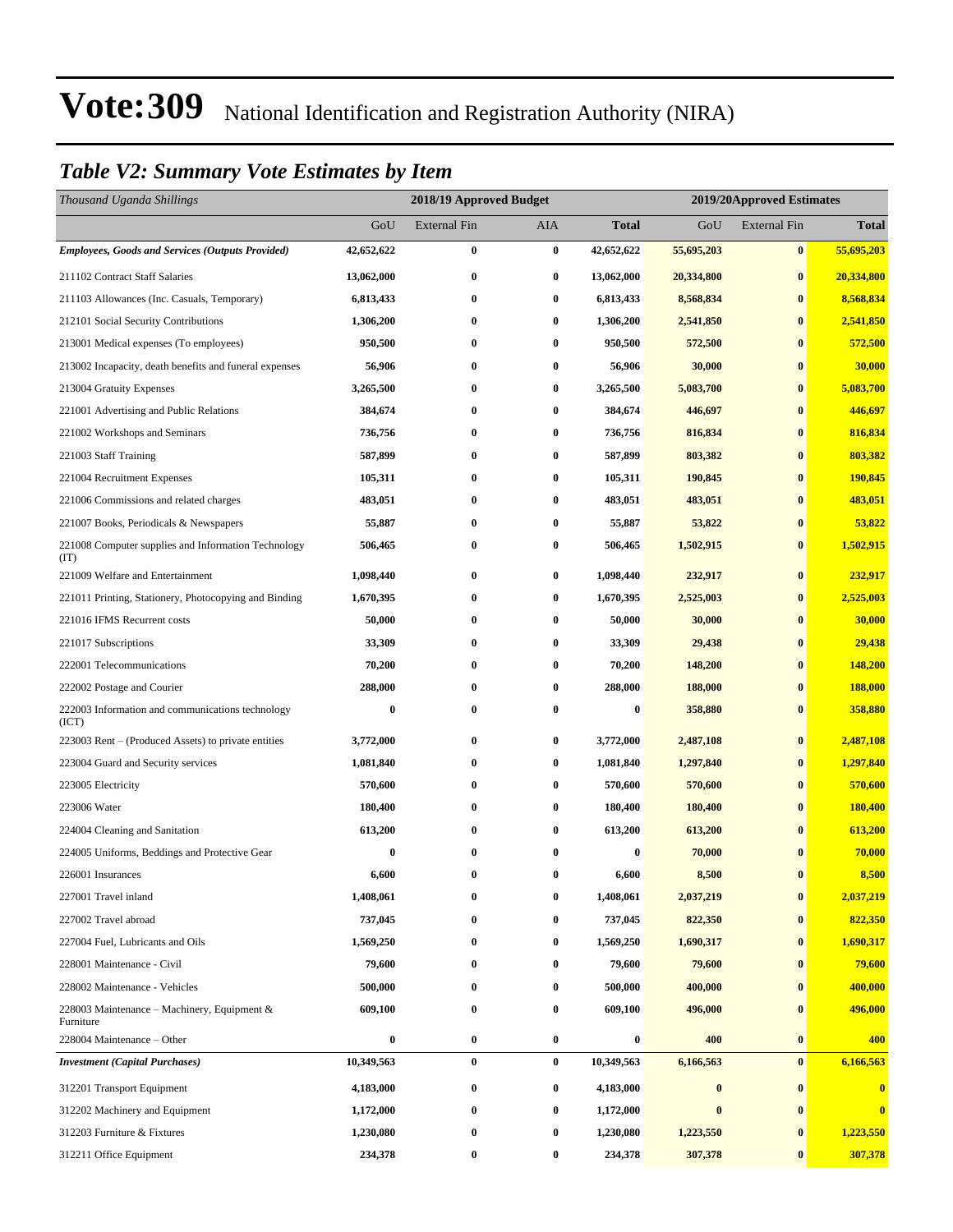| 312213 ICT Equipment           | 3,530,105  |  | 3.530.105  | 4,635,635  | 4,635,635  |
|--------------------------------|------------|--|------------|------------|------------|
| <b>Grand Total Vote 309</b>    | 53.002.185 |  | 53,002,185 | 61,861,765 | 61,861,765 |
| <b>Total Excluding Arrears</b> | 53,002,185 |  | 53,002,185 | 61.861.765 | 61,861,765 |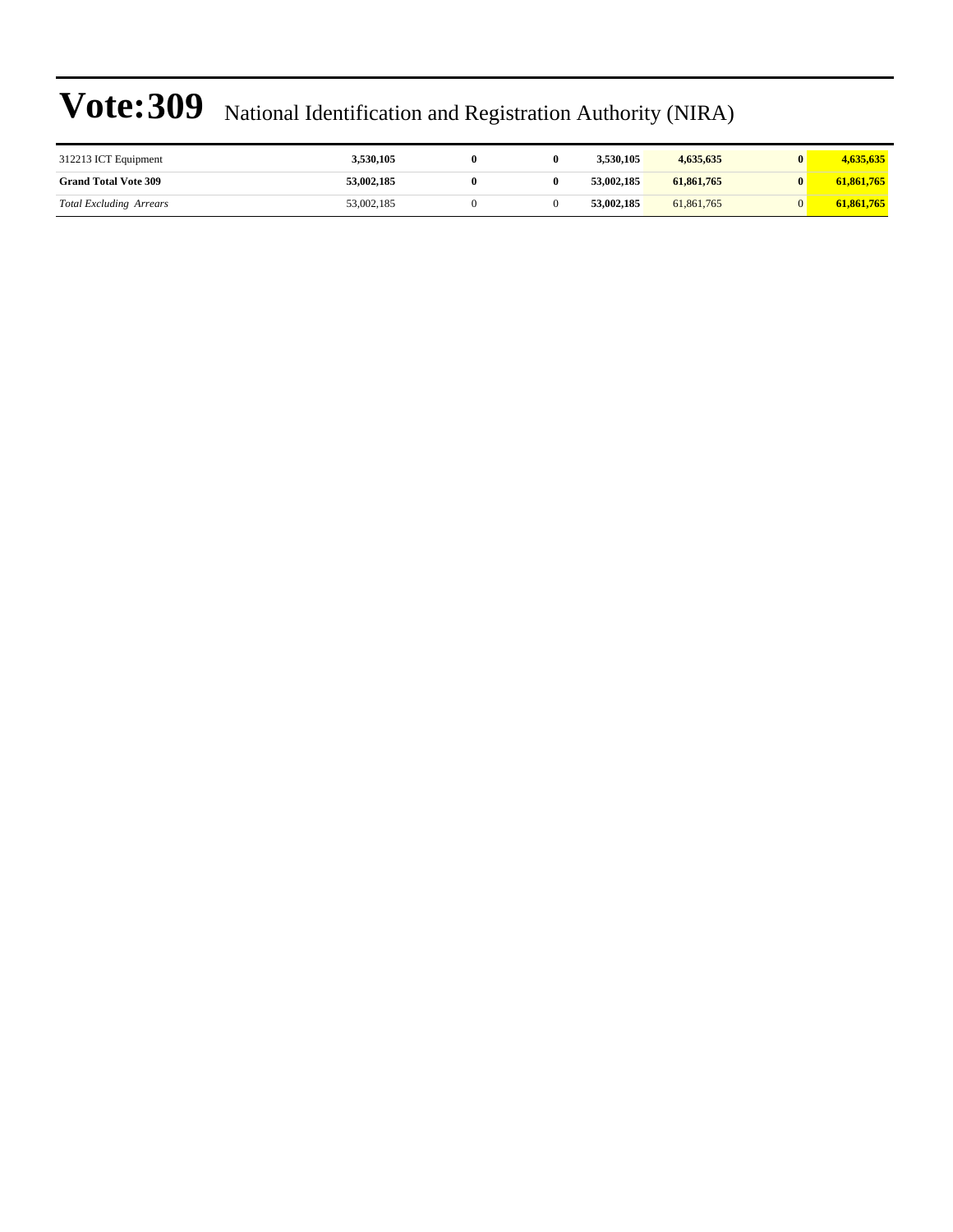#### *Table V3: Detailed Estimates by Programme, Sub Programme, Output and Item*

#### *Programme :1222 Identification and Registration Services*

*Recurrent Budget Estimates*

#### **SubProgramme 02 Identification Services**

| Thousand Uganda Shillings                                       |                  | 2018/19 Approved Budget |                  | 2019/20 Approved Estimates |                       |                |                |  |
|-----------------------------------------------------------------|------------------|-------------------------|------------------|----------------------------|-----------------------|----------------|----------------|--|
| <b>Outputs Provided</b>                                         | Wage             | Non Wage                | AIA              | <b>Total</b>               | Wage                  | Non Wage       | <b>Total</b>   |  |
| Output 122201 National Identification and Registration Services |                  |                         |                  |                            |                       |                |                |  |
| 211102 Contract Staff Salaries                                  | 7,736,928        | $\boldsymbol{0}$        | $\boldsymbol{0}$ | 7,736,928                  | 7,204,528             | $\overline{0}$ | 7,204,528      |  |
| 211103 Allowances (Inc. Casuals, Temporary)                     | $\boldsymbol{0}$ | 6,196,506               | $\boldsymbol{0}$ | 6,196,506                  | $\mathbf{0}$          | 6,913,299      | 6,913,299      |  |
| 212101 Social Security Contributions                            | $\mathbf{0}$     | 773,693                 | $\boldsymbol{0}$ | 773,693                    | $\mathbf{0}$          | 900,566        | 900,566        |  |
| 213004 Gratuity Expenses                                        | $\boldsymbol{0}$ | 1,934,232               | 0                | 1,934,232                  | $\mathbf{0}$          | 1,801,132      | 1,801,132      |  |
| 221003 Staff Training                                           | $\boldsymbol{0}$ | 122,544                 | $\boldsymbol{0}$ | 122,544                    | $\mathbf{0}$          | 162,525        | 162,525        |  |
| 221008 Computer supplies and Information Technology (IT)        | $\boldsymbol{0}$ | 299,980                 | $\boldsymbol{0}$ | 299,980                    | $\boldsymbol{0}$      | $\overline{0}$ | $\bf{0}$       |  |
| 221009 Welfare and Entertainment                                | $\mathbf{0}$     | 24,000                  | $\boldsymbol{0}$ | 24,000                     | $\boldsymbol{0}$      | $\mathbf{1}$   | $\mathbf{1}$   |  |
| 221011 Printing, Stationery, Photocopying and Binding           | $\boldsymbol{0}$ | 419,160                 | $\boldsymbol{0}$ | 419,160                    | $\mathbf{0}$          | 747,500        | 747,500        |  |
| 222001 Telecommunications                                       | $\mathbf{0}$     | 42,120                  | $\boldsymbol{0}$ | 42,120                     | $\boldsymbol{0}$      | 126,200        | <b>126,200</b> |  |
| 222002 Postage and Courier                                      | $\boldsymbol{0}$ | 288,000                 | $\boldsymbol{0}$ | 288,000                    | $\boldsymbol{0}$      | 188,000        | 188,000        |  |
| 227001 Travel inland                                            | $\boldsymbol{0}$ | 243,600                 | $\boldsymbol{0}$ | 243,600                    | $\boldsymbol{0}$      | 755,317        | 755,317        |  |
| 227002 Travel abroad                                            | $\mathbf{0}$     | 55,500                  | $\boldsymbol{0}$ | 55,500                     | $\mathbf{0}$          | 500,594        | 500,594        |  |
| 227004 Fuel, Lubricants and Oils                                | $\boldsymbol{0}$ | 598,850                 | $\boldsymbol{0}$ | 598,850                    | $\mathbf{0}$          | 610,038        | 610,038        |  |
| 228003 Maintenance - Machinery, Equipment & Furniture           | $\boldsymbol{0}$ | $\boldsymbol{0}$        | $\boldsymbol{0}$ | $\bf{0}$                   | $\boldsymbol{0}$      | 248,000        | 248,000        |  |
| <b>Total Cost of Output 01</b>                                  | 7,736,928        | 10,998,185              | 0                | 18,735,113                 | 7,204,528             | 12,953,173     | 20,157,701     |  |
| Output 122202 Alien Registration and Identification Services    |                  |                         |                  |                            |                       |                |                |  |
| 221011 Printing, Stationery, Photocopying and Binding           | $\boldsymbol{0}$ | 231,249                 | $\boldsymbol{0}$ | 231,249                    | $\mathbf{0}$          | 540,000        | 540,000        |  |
| <b>Total Cost of Output 02</b>                                  | 0                | 231,249                 | 0                | 231,249                    | $\boldsymbol{\theta}$ | 540,000        | 540,000        |  |
| Output 122203 Access and use of information in the NIR          |                  |                         |                  |                            |                       |                |                |  |
| 221008 Computer supplies and Information Technology (IT)        | $\mathbf{0}$     | 126,485                 | $\boldsymbol{0}$ | 126,485                    | $\mathbf{0}$          | $\overline{0}$ | $\bf{0}$       |  |
| 222003 Information and communications technology (ICT)          | $\boldsymbol{0}$ | $\boldsymbol{0}$        | $\boldsymbol{0}$ | $\bf{0}$                   | $\boldsymbol{0}$      | 358,880        | 358,880        |  |
| <b>Total Cost of Output 03</b>                                  | 0                | 126,485                 | 0                | 126,485                    | $\boldsymbol{\theta}$ | 358,880        | <b>358,880</b> |  |
| Output 122206 Information and Communication Technology          |                  |                         |                  |                            |                       |                |                |  |
| 211102 Contract Staff Salaries                                  | $\boldsymbol{0}$ | $\boldsymbol{0}$        | $\boldsymbol{0}$ | $\bf{0}$                   | 532,400               | $\overline{0}$ | 532,400        |  |
| 212101 Social Security Contributions                            | $\boldsymbol{0}$ | $\boldsymbol{0}$        | $\boldsymbol{0}$ | $\bf{0}$                   | $\mathbf{0}$          | 66,550         | 66,550         |  |
| 213004 Gratuity Expenses                                        | $\boldsymbol{0}$ | $\boldsymbol{0}$        | $\boldsymbol{0}$ | $\bf{0}$                   | $\mathbf{0}$          | 133,100        | <b>133,100</b> |  |
| 221003 Staff Training                                           | $\overline{0}$   | $\boldsymbol{0}$        | $\boldsymbol{0}$ | $\bf{0}$                   | $\mathbf{0}$          | 47,143         | 47,143         |  |
| 221008 Computer supplies and Information Technology (IT)        | $\boldsymbol{0}$ | $\boldsymbol{0}$        | $\boldsymbol{0}$ | $\bf{0}$                   | $\mathbf{0}$          | 1,502,915      | 1,502,915      |  |
| 227001 Travel inland                                            | $\boldsymbol{0}$ | $\boldsymbol{0}$        | $\boldsymbol{0}$ | $\bf{0}$                   | $\mathbf{0}$          | 107,765        | 107,765        |  |
| 227002 Travel abroad                                            | $\boldsymbol{0}$ | $\boldsymbol{0}$        | $\boldsymbol{0}$ | $\bf{0}$                   | $\mathbf{0}$          | 64,909         | 64,909         |  |
| <b>Total Cost of Output 06</b>                                  | 0                | 0                       | 0                | 0                          | 532,400               | 1,922,382      | 2,454,782      |  |
| <b>Total Cost Of Outputs Provided</b>                           | 7,736,928        | 11,355,919              | $\boldsymbol{0}$ | 19,092,847                 | 7,736,928             | 15,774,435     | 23,511,363     |  |
| <b>Total Cost for SubProgramme 02</b>                           | 7,736,928        | 11,355,919              | 0                | 19,092,847                 | 7,736,928             | 15,774,435     | 23,511,363     |  |
| <b>Total Excluding Arrears</b>                                  | 7,736,928        | 11,355,919              | $\boldsymbol{0}$ | 19,092,847                 | 7,736,928             | 15,774,435     | 23,511,363     |  |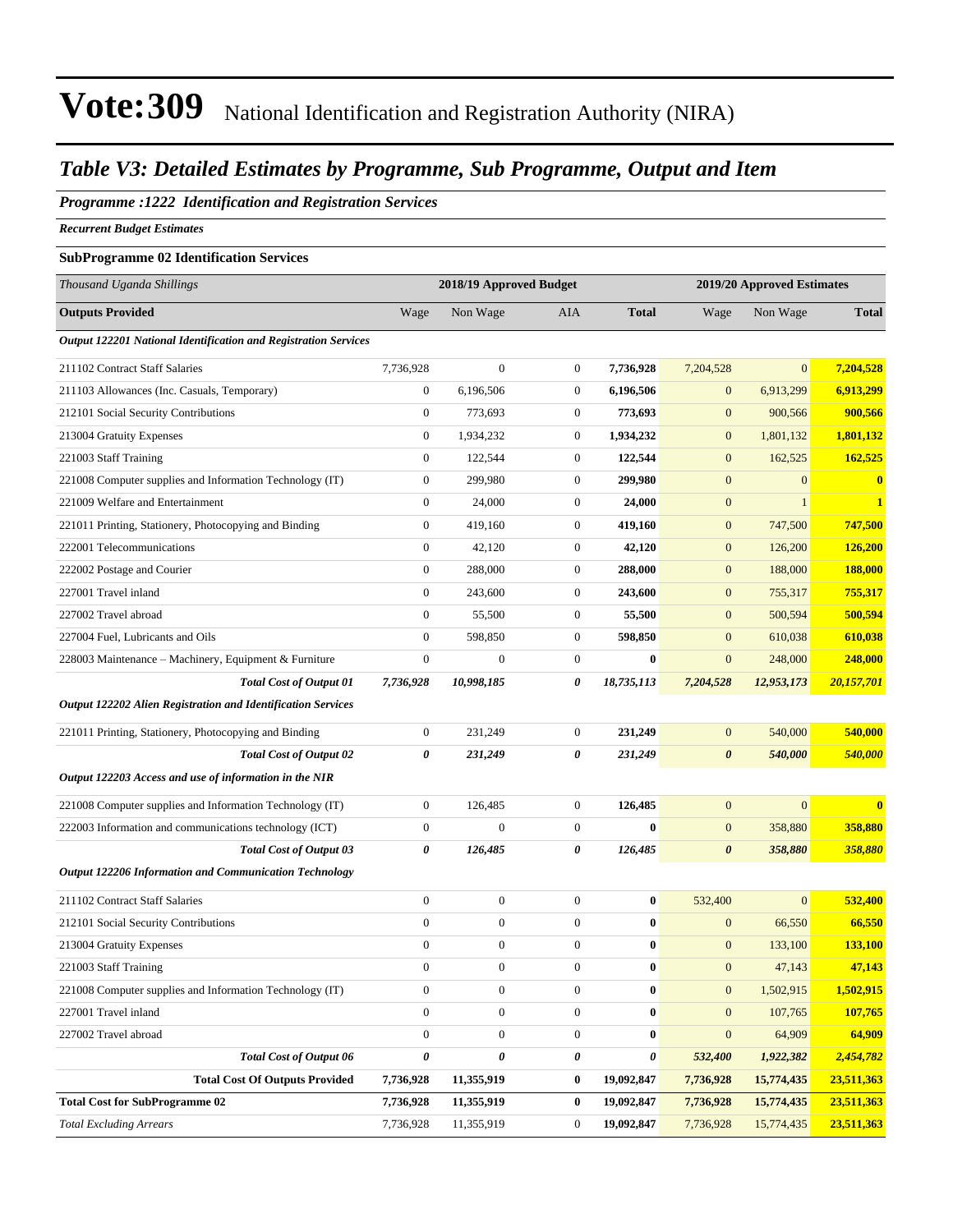#### **SubProgramme 03 Civil Registration Services**

| Thousand Uganda Shillings                                   |                  | 2018/19 Approved Budget |                  |              |                            | 2019/20 Approved Estimates |                |
|-------------------------------------------------------------|------------------|-------------------------|------------------|--------------|----------------------------|----------------------------|----------------|
| <b>Outputs Provided</b>                                     | Wage             | Non Wage                | AIA              | <b>Total</b> | Wage                       | Non Wage                   | <b>Total</b>   |
| Output 122204 Registration of Births, Deaths and Adoptions  |                  |                         |                  |              |                            |                            |                |
| 211102 Contract Staff Salaries                              | 1,584,672        | $\overline{0}$          | $\boldsymbol{0}$ | 1,584,672    | 1,585,072                  | $\overline{0}$             | 1,585,072      |
| 211103 Allowances (Inc. Casuals, Temporary)                 | $\boldsymbol{0}$ | 100,000                 | $\boldsymbol{0}$ | 100,000      | $\mathbf{0}$               | 100,000                    | 100,000        |
| 212101 Social Security Contributions                        | $\boldsymbol{0}$ | 158,467                 | $\boldsymbol{0}$ | 158,467      | $\boldsymbol{0}$           | 158,507                    | 158,507        |
| 213004 Gratuity Expenses                                    | $\mathbf{0}$     | 396,168                 | $\boldsymbol{0}$ | 396,168      | $\mathbf{0}$               | 396,268                    | 396,268        |
| 221008 Computer supplies and Information Technology (IT)    | $\boldsymbol{0}$ | 80,000                  | $\boldsymbol{0}$ | 80,000       | $\mathbf{0}$               | $\overline{0}$             | $\mathbf{0}$   |
| 221009 Welfare and Entertainment                            | $\boldsymbol{0}$ | 24,000                  | $\boldsymbol{0}$ | 24,000       | $\mathbf{0}$               | 6,000                      | 6,000          |
| 221011 Printing, Stationery, Photocopying and Binding       | $\boldsymbol{0}$ | $\boldsymbol{0}$        | $\boldsymbol{0}$ | $\bf{0}$     | $\mathbf{0}$               | 242,000                    | 242,000        |
| 222001 Telecommunications                                   | $\boldsymbol{0}$ | 28,080                  | $\boldsymbol{0}$ | 28,080       | $\mathbf{0}$               | 22,000                     | 22,000         |
| 227001 Travel inland                                        | $\mathbf{0}$     | 101,650                 | $\boldsymbol{0}$ | 101,650      | $\mathbf{0}$               | 558,398                    | 558,398        |
| 227004 Fuel, Lubricants and Oils                            | $\mathbf{0}$     | 50,000                  | $\boldsymbol{0}$ | 50,000       | $\mathbf{0}$               | $\mathbf{0}$               | $\bf{0}$       |
| 228003 Maintenance - Machinery, Equipment & Furniture       | $\boldsymbol{0}$ | 160,090                 | $\boldsymbol{0}$ | 160,090      | $\mathbf{0}$               | $\overline{0}$             | $\bf{0}$       |
| <b>Total Cost of Output 04</b>                              | 1,584,672        | 1,098,455               | 0                | 2,683,127    | 1,585,072                  | 1,483,174                  | 3,068,246      |
| Output 122205 Certification of Births, Deaths and Adoptions |                  |                         |                  |              |                            |                            |                |
| 221011 Printing, Stationery, Photocopying and Binding       | $\boldsymbol{0}$ | 200,500                 | $\boldsymbol{0}$ | 200,500      | $\overline{0}$             | 400,500                    | 400,500        |
| <b>Total Cost of Output 05</b>                              | $\pmb{\theta}$   | 200,500                 | 0                | 200,500      | $\boldsymbol{\theta}$      | 400,500                    | 400,500        |
| <b>Total Cost Of Outputs Provided</b>                       | 1,584,672        | 1,298,955               | 0                | 2,883,627    | 1,585,072                  | 1,883,674                  | 3,468,746      |
| <b>Total Cost for SubProgramme 03</b>                       | 1,584,672        | 1,298,955               | 0                | 2,883,627    | 1,585,072                  | 1,883,674                  | 3,468,746      |
| <b>Total Excluding Arrears</b>                              | 1,584,672        | 1,298,955               | $\boldsymbol{0}$ | 2,883,627    | 1,585,072                  | 1,883,674                  | 3,468,746      |
| N/A                                                         |                  |                         |                  |              |                            |                            |                |
|                                                             | GoU              | <b>External Fin</b>     | <b>AIA</b>       | <b>Total</b> | GoU                        | <b>External Fin</b>        | <b>Total</b>   |
| <b>Total Cost for Programme 22</b>                          | 21,976,474       | $\boldsymbol{0}$        | 0                | 21,976,474   | 26,980,109                 | $\bf{0}$                   | 26,980,109     |
| <b>Total Excluding Arrears</b>                              | 21,976,474       | $\boldsymbol{0}$        | $\boldsymbol{0}$ | 21,976,474   | 26,980,109                 | $\overline{0}$             | 26,980,109     |
| Programme : 1249 Policy, Planning and Support Services      |                  |                         |                  |              |                            |                            |                |
| <b>Recurrent Budget Estimates</b>                           |                  |                         |                  |              |                            |                            |                |
| <b>SubProgramme 04 Administration and Support Services</b>  |                  |                         |                  |              |                            |                            |                |
| Thousand Uganda Shillings                                   |                  | 2018/19 Approved Budget |                  |              | 2019/20 Approved Estimates |                            |                |
| <b>Outputs Provided</b>                                     | Wage             | Non Wage                | AIA              | <b>Total</b> | Wage                       | Non Wage                   | <b>Total</b>   |
| Output 124902 Finance and Administration                    |                  |                         |                  |              |                            |                            |                |
| 211102 Contract Staff Salaries                              | 1,165,200        | $\boldsymbol{0}$        | $\boldsymbol{0}$ | 1,165,200    | 883,200                    | $\overline{0}$             | 883,200        |
| 211103 Allowances (Inc. Casuals, Temporary)                 | $\boldsymbol{0}$ | 118,000                 | 0                | 118,000      | $\mathbf{0}$               | 529,493                    | 529,493        |
| 212101 Social Security Contributions                        | $\boldsymbol{0}$ | 116,520                 | 0                | 116,520      | $\mathbf{0}$               | 110,400                    | 110,400        |
| 213004 Gratuity Expenses                                    | $\boldsymbol{0}$ | 291,300                 | $\boldsymbol{0}$ | 291,300      | $\boldsymbol{0}$           | 220,800                    | 220,800        |
| 221001 Advertising and Public Relations                     | $\boldsymbol{0}$ | 145,000                 | $\boldsymbol{0}$ | 145,000      | $\boldsymbol{0}$           | 140,542                    | 140,542        |
| 221002 Workshops and Seminars                               | $\boldsymbol{0}$ | 112,396                 | $\boldsymbol{0}$ | 112,396      | $\boldsymbol{0}$           | 112,396                    | 112,396        |
| 221003 Staff Training                                       | $\boldsymbol{0}$ | 128,853                 | 0                | 128,853      | $\mathbf{0}$               | 66,427                     | 66,427         |
| 221007 Books, Periodicals & Newspapers                      | $\boldsymbol{0}$ | 42,320                  | 0                | 42,320       | $\mathbf{0}$               | 42,320                     | 42,320         |
| 221009 Welfare and Entertainment                            | $\boldsymbol{0}$ | 904,018                 | $\boldsymbol{0}$ | 904,018      | $\boldsymbol{0}$           | 226,913                    | <u>226,913</u> |
| 221011 Printing, Stationery, Photocopying and Binding       | $\boldsymbol{0}$ | 769,486                 | $\boldsymbol{0}$ | 769,486      | $\mathbf{0}$               | 452,696                    | 452,696        |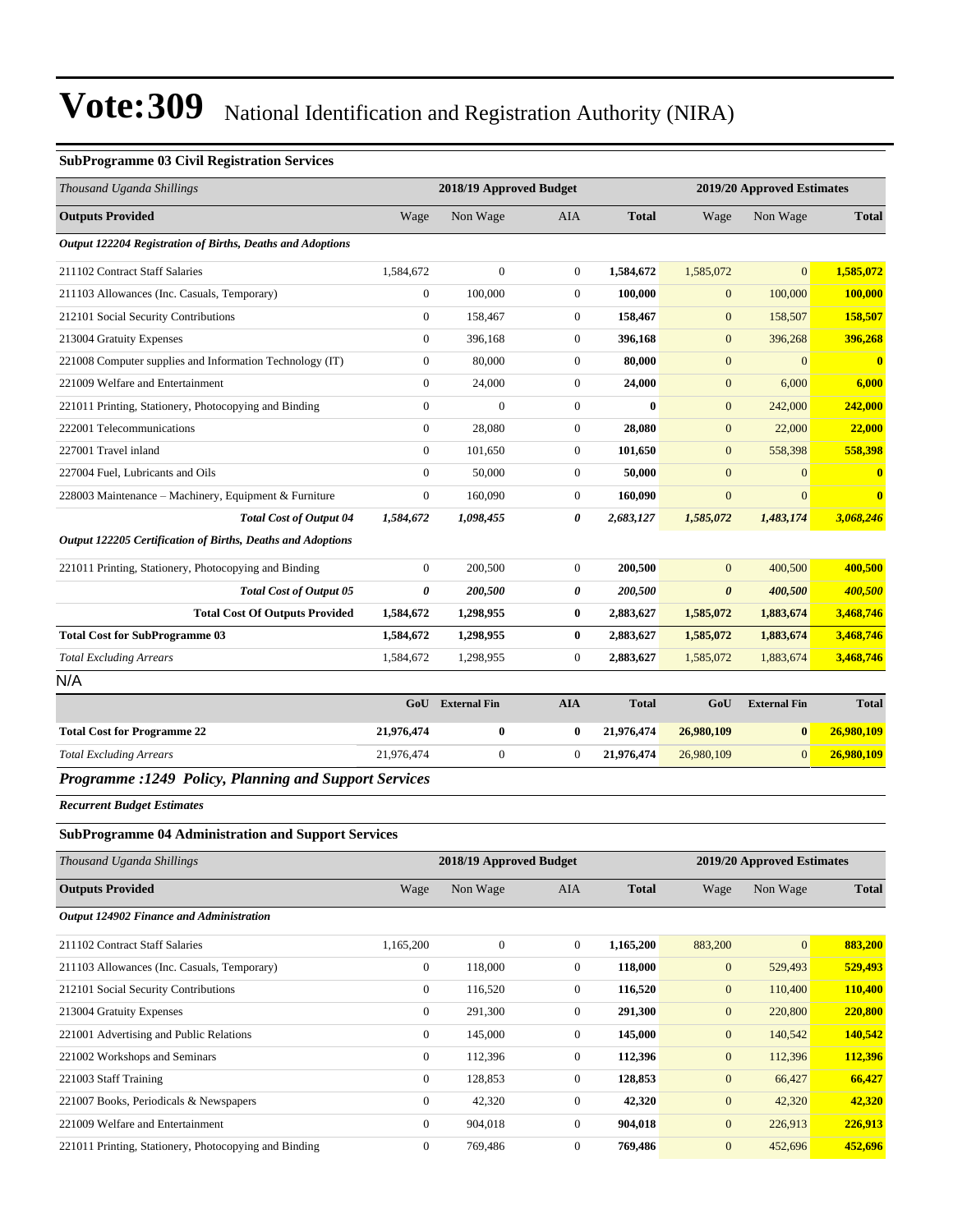| 221016 IFMS Recurrent costs                                 | $\boldsymbol{0}$ | 50,000           | $\mathbf{0}$     | 50,000     | $\mathbf{0}$     | 30,000       | 30,000         |
|-------------------------------------------------------------|------------------|------------------|------------------|------------|------------------|--------------|----------------|
| 221017 Subscriptions                                        | $\boldsymbol{0}$ | 12,259           | $\boldsymbol{0}$ | 12,259     | $\boldsymbol{0}$ | 10,588       | 10,588         |
| 223003 Rent – (Produced Assets) to private entities         | $\boldsymbol{0}$ | 3,772,000        | $\overline{0}$   | 3,772,000  | $\boldsymbol{0}$ | 2,487,108    | 2,487,108      |
| 223004 Guard and Security services                          | $\boldsymbol{0}$ | 1,081,840        | $\mathbf{0}$     | 1,081,840  | $\mathbf{0}$     | 1,297,840    | 1,297,840      |
| 223005 Electricity                                          | $\mathbf{0}$     | 570,600          | $\mathbf{0}$     | 570,600    | $\boldsymbol{0}$ | 570,600      | 570,600        |
| 223006 Water                                                | $\boldsymbol{0}$ | 180,400          | $\boldsymbol{0}$ | 180,400    | $\mathbf{0}$     | 180,400      | 180,400        |
| 224004 Cleaning and Sanitation                              | $\boldsymbol{0}$ | 613,200          | $\boldsymbol{0}$ | 613,200    | $\boldsymbol{0}$ | 613,200      | 613,200        |
| 226001 Insurances                                           | $\boldsymbol{0}$ | 6,600            | $\boldsymbol{0}$ | 6,600      | $\mathbf{0}$     | 8,500        | 8,500          |
| 227001 Travel inland                                        | $\boldsymbol{0}$ | 400,300          | $\boldsymbol{0}$ | 400,300    | $\boldsymbol{0}$ | 72,000       | <b>72,000</b>  |
| 227002 Travel abroad                                        | $\mathbf{0}$     | 328,607          | $\boldsymbol{0}$ | 328,607    | $\boldsymbol{0}$ | 94,231       | 94,231         |
| 227004 Fuel, Lubricants and Oils                            | $\overline{0}$   | 920,400          | $\mathbf{0}$     | 920,400    | $\boldsymbol{0}$ | 1,020,000    | 1,020,000      |
| 228001 Maintenance - Civil                                  | $\boldsymbol{0}$ | 79,600           | $\boldsymbol{0}$ | 79,600     | $\boldsymbol{0}$ | 79,600       | 79,600         |
| 228002 Maintenance - Vehicles                               | $\boldsymbol{0}$ | 500,000          | $\boldsymbol{0}$ | 500,000    | $\boldsymbol{0}$ | 400,000      | 400,000        |
| 228003 Maintenance – Machinery, Equipment & Furniture       | $\boldsymbol{0}$ | 449,010          | $\boldsymbol{0}$ | 449,010    | $\boldsymbol{0}$ | 248,000      | 248,000        |
| 228004 Maintenance - Other                                  | $\mathbf{0}$     | $\mathbf{0}$     | $\boldsymbol{0}$ | $\bf{0}$   | $\mathbf{0}$     | 400          | 400            |
| <b>Total Cost of Output 02</b>                              | 1,165,200        | 11,592,710       | 0                | 12,757,910 | 883,200          | 9,014,454    | 9,897,654      |
| Output 124905 Office of the Executive Director              |                  |                  |                  |            |                  |              |                |
| 211102 Contract Staff Salaries                              | 600,000          | $\mathbf{0}$     | $\mathbf{0}$     | 600,000    | 600,000          | $\mathbf{0}$ | 600,000        |
| 212101 Social Security Contributions                        | $\boldsymbol{0}$ | 60,000           | $\boldsymbol{0}$ | 60,000     | $\mathbf{0}$     | 75,000       | 75,000         |
| 213004 Gratuity Expenses                                    | $\boldsymbol{0}$ | 150,000          | $\boldsymbol{0}$ | 150,000    | $\boldsymbol{0}$ | 150,000      | <b>150,000</b> |
| 221003 Staff Training                                       | $\boldsymbol{0}$ | 111,851          | $\boldsymbol{0}$ | 111,851    | $\boldsymbol{0}$ | 108,545      | 108,545        |
| 221009 Welfare and Entertainment                            | $\boldsymbol{0}$ | 62,422           | $\boldsymbol{0}$ | 62,422     | $\boldsymbol{0}$ | $\mathbf{1}$ | $\mathbf{1}$   |
| 227001 Travel inland                                        | $\boldsymbol{0}$ | 138,171          | $\boldsymbol{0}$ | 138,171    | $\boldsymbol{0}$ | 172,790      | 172,790        |
| 227002 Travel abroad                                        | $\boldsymbol{0}$ | 150,307          | $\boldsymbol{0}$ | 150,307    | $\mathbf{0}$     | 50,967       | 50,967         |
| <b>Total Cost of Output 05</b>                              | 600,000          | 672,751          | 0                | 1,272,751  | 600,000          | 557,303      | 1,157,303      |
| <b>Output 124906 Legal Advisory Services</b>                |                  |                  |                  |            |                  |              |                |
| 211102 Contract Staff Salaries                              | 480,000          | $\mathbf{0}$     | $\boldsymbol{0}$ | 480,000    | 480,000          | $\mathbf{0}$ | 480,000        |
| 211103 Allowances (Inc. Casuals, Temporary)                 | $\boldsymbol{0}$ | 200,450          | $\mathbf{0}$     | 200,450    | $\boldsymbol{0}$ | 295,281      | 295,281        |
| 212101 Social Security Contributions                        | $\boldsymbol{0}$ | 48,000           | $\boldsymbol{0}$ | 48,000     | $\mathbf{0}$     | 60,000       | 60,000         |
| 213004 Gratuity Expenses                                    | $\boldsymbol{0}$ | 120,000          | $\boldsymbol{0}$ | 120,000    | $\mathbf{0}$     | 120,000      | 120,000        |
| 221003 Staff Training                                       | $\boldsymbol{0}$ | 23,820           | $\boldsymbol{0}$ | 23,820     | $\boldsymbol{0}$ | 50,797       | 50,797         |
| 221006 Commissions and related charges                      | $\boldsymbol{0}$ | 483,051          | $\mathbf{0}$     | 483,051    | $\mathbf{0}$     | 483,051      | 483,051        |
| 221007 Books, Periodicals & Newspapers                      | $\boldsymbol{0}$ | 11,500           | $\boldsymbol{0}$ | 11,500     | $\boldsymbol{0}$ | 11,500       | 11,500         |
| 221009 Welfare and Entertainment                            | $\boldsymbol{0}$ | 12,000           | $\boldsymbol{0}$ | 12,000     | $\boldsymbol{0}$ | 1            | $\mathbf{1}$   |
| 221017 Subscriptions                                        | $\boldsymbol{0}$ | 14,050           | $\boldsymbol{0}$ | 14,050     | $\boldsymbol{0}$ | 14,050       | 14,050         |
| 227001 Travel inland                                        | $\boldsymbol{0}$ | 100,440          | $\boldsymbol{0}$ | 100,440    | $\boldsymbol{0}$ | 33,145       | 33,145         |
| 227002 Travel abroad                                        | $\boldsymbol{0}$ | 122,851          | $\boldsymbol{0}$ | 122,851    | $\boldsymbol{0}$ | 30,966       | 30,966         |
| <b>Total Cost of Output 06</b>                              | 480,000          | 1,136,162        | 0                | 1,616,162  | 480,000          | 1,098,792    | 1,578,792      |
| <b>Output 124907 Public Relations and Corporate Affairs</b> |                  |                  |                  |            |                  |              |                |
| 211102 Contract Staff Salaries                              | 290,400          | $\boldsymbol{0}$ | $\overline{0}$   | 290,400    | 290,400          | $\mathbf{0}$ | 290,400        |
| 211103 Allowances (Inc. Casuals, Temporary)                 | $\boldsymbol{0}$ | $\mathbf{0}$     | $\boldsymbol{0}$ | $\bf{0}$   | $\boldsymbol{0}$ | 187,578      | 187,578        |
| 212101 Social Security Contributions                        | $\boldsymbol{0}$ | 29,040           | $\boldsymbol{0}$ | 29,040     | $\boldsymbol{0}$ | 36,300       | 36,300         |
| 213004 Gratuity Expenses                                    | $\boldsymbol{0}$ | 72,600           | $\boldsymbol{0}$ | 72,600     | $\boldsymbol{0}$ | 72,600       | 72,600         |
| 221001 Advertising and Public Relations                     | $\boldsymbol{0}$ | 239,674          | $\mathbf{0}$     | 239,674    | $\mathbf{0}$     | 306,155      | 306,155        |

221002 Workshops and Seminars 0 140,245 0 **140,245** 0 95,438 **95,438**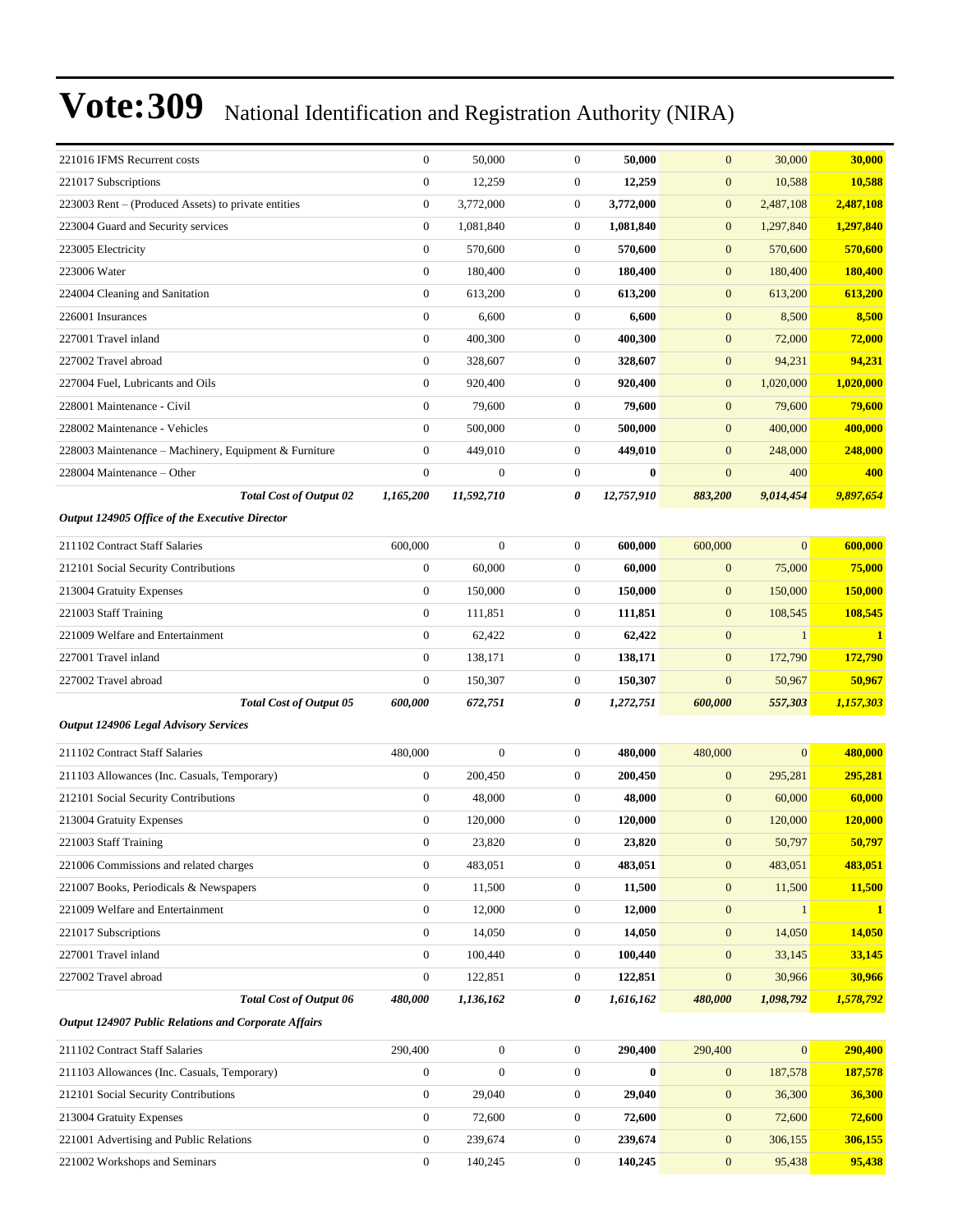| 221003 Staff Training                                 | $\mathbf{0}$     | $\mathbf{0}$     | $\boldsymbol{0}$ | $\bf{0}$              | $\overline{0}$   | 44,807         | 44,807         |
|-------------------------------------------------------|------------------|------------------|------------------|-----------------------|------------------|----------------|----------------|
| 221009 Welfare and Entertainment                      | $\mathbf{0}$     | 36,000           | $\boldsymbol{0}$ | 36,000                | $\overline{0}$   | 1              | $\mathbf{1}$   |
| 227001 Travel inland                                  | $\overline{0}$   | 62,000           | $\mathbf{0}$     | 62,000                | $\mathbf{0}$     | 62,000         | 62,000         |
| <b>Total Cost of Output 07</b>                        | 290,400          | 579,559          | 0                | 869.959               | 290,400          | 804,879        | 1,095,279      |
| Output 124908 Planning and Strategy                   |                  |                  |                  |                       |                  |                |                |
| 211102 Contract Staff Salaries                        | 508,800          | $\mathbf{0}$     | $\mathbf{0}$     | 508,800               | 508,800          | $\mathbf{0}$   | 508,800        |
| 211103 Allowances (Inc. Casuals, Temporary)           | $\mathbf{0}$     | $\mathbf{0}$     | $\boldsymbol{0}$ | $\bf{0}$              | $\mathbf{0}$     | 184,852        | 184,852        |
| 212101 Social Security Contributions                  | $\overline{0}$   | 50,880           | $\boldsymbol{0}$ | 50,880                | $\mathbf{0}$     | 63,600         | 63,600         |
| 213004 Gratuity Expenses                              | $\overline{0}$   | 127,200          | $\boldsymbol{0}$ | 127,200               | $\boldsymbol{0}$ | 127,200        | 127,200        |
| 221002 Workshops and Seminars                         | $\boldsymbol{0}$ | 326,915          | $\boldsymbol{0}$ | 326,915               | $\mathbf{0}$     | 225,000        | 225,000        |
| 221003 Staff Training                                 | $\boldsymbol{0}$ | 54,012           | $\boldsymbol{0}$ | 54,012                | $\mathbf{0}$     | 106,000        | <b>106,000</b> |
| 221009 Welfare and Entertainment                      | $\overline{0}$   | 12,000           | $\boldsymbol{0}$ | 12,000                | $\mathbf{0}$     | $\mathbf{1}$   | 1              |
| 221011 Printing, Stationery, Photocopying and Binding | $\overline{0}$   | $\mathbf{0}$     | $\boldsymbol{0}$ | $\bf{0}$              | $\mathbf{0}$     | 54,700         | 54,700         |
| 227001 Travel inland                                  | $\overline{0}$   | 263,300          | $\boldsymbol{0}$ | 263,300               | $\mathbf{0}$     | 81,860         | 81,860         |
| 227002 Travel abroad                                  | $\boldsymbol{0}$ | 79,781           | $\boldsymbol{0}$ | 79,781                | $\mathbf{0}$     | 58,406         | 58,406         |
| 227004 Fuel, Lubricants and Oils                      | $\overline{0}$   | $\mathbf{0}$     | $\mathbf{0}$     | $\bf{0}$              | $\mathbf{0}$     | 60,279         | 60,279         |
| <b>Total Cost of Output 08</b>                        | 508,800          | 914,088          | 0                | 1,422,888             | 508,800          | 961,898        | 1,470,698      |
| Output 124909 Internal Audit                          |                  |                  |                  |                       |                  |                |                |
| 211102 Contract Staff Salaries                        | 372,000          | $\mathbf{0}$     | $\mathbf{0}$     | 372,000               | 372,000          | $\Omega$       | 372,000        |
| 211103 Allowances (Inc. Casuals, Temporary)           | $\overline{0}$   | 101,838          | $\mathbf{0}$     | 101,838               | $\mathbf{0}$     | 41,628         | 41,628         |
| 212101 Social Security Contributions                  | $\boldsymbol{0}$ | 37,200           | $\mathbf{0}$     | 37,200                | $\mathbf{0}$     | 46,500         | 46,500         |
| 213004 Gratuity Expenses                              | $\boldsymbol{0}$ | 93,000           | $\boldsymbol{0}$ | 93,000                | $\mathbf{0}$     | 93,000         | 93,000         |
| 221002 Workshops and Seminars                         | $\overline{0}$   | 7,200            | $\boldsymbol{0}$ | 7,200                 | $\mathbf{0}$     | 14,000         | 14,000         |
| 221003 Staff Training                                 | $\boldsymbol{0}$ | 32,246           | $\boldsymbol{0}$ | 32,246                | $\mathbf{0}$     | 41,977         | 41,977         |
| 221007 Books, Periodicals & Newspapers                | $\overline{0}$   | 2,067            | $\mathbf{0}$     | 2,067                 | $\overline{0}$   | $\overline{2}$ | $\overline{2}$ |
| 221009 Welfare and Entertainment                      | $\overline{0}$   | 12,000           | $\mathbf{0}$     | 12,000                | $\mathbf{0}$     | $\mathbf{1}$   | $\mathbf{1}$   |
| 221017 Subscriptions                                  | $\boldsymbol{0}$ | 6,000            | $\boldsymbol{0}$ | 6,000                 | $\mathbf{0}$     | 2,000          | 2,000          |
| 227001 Travel inland                                  | $\overline{0}$   | 98,600           | $\boldsymbol{0}$ | 98,600                | $\mathbf{0}$     | 57,067         | 57,067         |
| 227002 Travel abroad                                  | $\mathbf{0}$     | $\mathbf{0}$     | $\boldsymbol{0}$ | $\bf{0}$              | $\overline{0}$   | 22,277         | 22,277         |
| <b>Total Cost of Output 09</b>                        | 372,000          | 390,150          | 0                | 762,150               | 372,000          | 318,451        | 690,451        |
| Output 124910 Procurement and Disposal                |                  |                  |                  |                       |                  |                |                |
| 211102 Contract Staff Salaries                        | $\boldsymbol{0}$ | $\boldsymbol{0}$ | $\mathbf{0}$     | $\bf{0}$              | 282,000          | $\Omega$       | 282,000        |
| 211103 Allowances (Inc. Casuals, Temporary)           | $\boldsymbol{0}$ | $\boldsymbol{0}$ | $\boldsymbol{0}$ | $\bf{0}$              | $\mathbf{0}$     | 60,000         | 60,000         |
| 212101 Social Security Contributions                  | $\overline{0}$   | $\boldsymbol{0}$ | $\mathbf{0}$     | $\bf{0}$              | $\mathbf{0}$     | 35,250         | 35,250         |
| 213004 Gratuity Expenses                              | $\boldsymbol{0}$ | $\mathbf{0}$     | $\mathbf{0}$     | $\bf{0}$              | $\mathbf{0}$     | 70,500         | 70,500         |
| 221003 Staff Training                                 | $\boldsymbol{0}$ | $\boldsymbol{0}$ | $\mathbf{0}$     | $\bf{0}$              | $\mathbf{0}$     | 80,999         | 80,999         |
| 221009 Welfare and Entertainment                      | $\boldsymbol{0}$ | $\mathbf{0}$     | $\mathbf{0}$     | $\bf{0}$              | $\mathbf{0}$     | $\mathbf{1}$   | 1              |
| 221011 Printing, Stationery, Photocopying and Binding | $\boldsymbol{0}$ | $\boldsymbol{0}$ | $\boldsymbol{0}$ | $\bf{0}$              | $\mathbf{0}$     | 37,607         | 37,607         |
| 221017 Subscriptions                                  | $\boldsymbol{0}$ | $\boldsymbol{0}$ | $\mathbf{0}$     | $\bf{0}$              | $\mathbf{0}$     | 1,800          | 1,800          |
| 227001 Travel inland                                  | $\boldsymbol{0}$ | $\mathbf{0}$     | $\mathbf{0}$     | $\bf{0}$              | $\overline{0}$   | 50,849         | 50,849         |
| <b>Total Cost of Output 10</b>                        | 0                | 0                | 0                | $\boldsymbol{\theta}$ | 282,000          | 337,006        | 619,006        |
| Output 124919 Human Resource Management Services      |                  |                  |                  |                       |                  |                |                |
| 211102 Contract Staff Salaries                        | 324,000          | $\mathbf{0}$     | $\boldsymbol{0}$ | 324,000               | 7,596,400        | $\mathbf{0}$   | 7,596,400      |
| 211103 Allowances (Inc. Casuals, Temporary)           | $\boldsymbol{0}$ | 96,640           | $\mathbf{0}$     | 96,640                | $\mathbf{0}$     | 256,702        | 256,702        |
|                                                       |                  |                  |                  |                       |                  |                |                |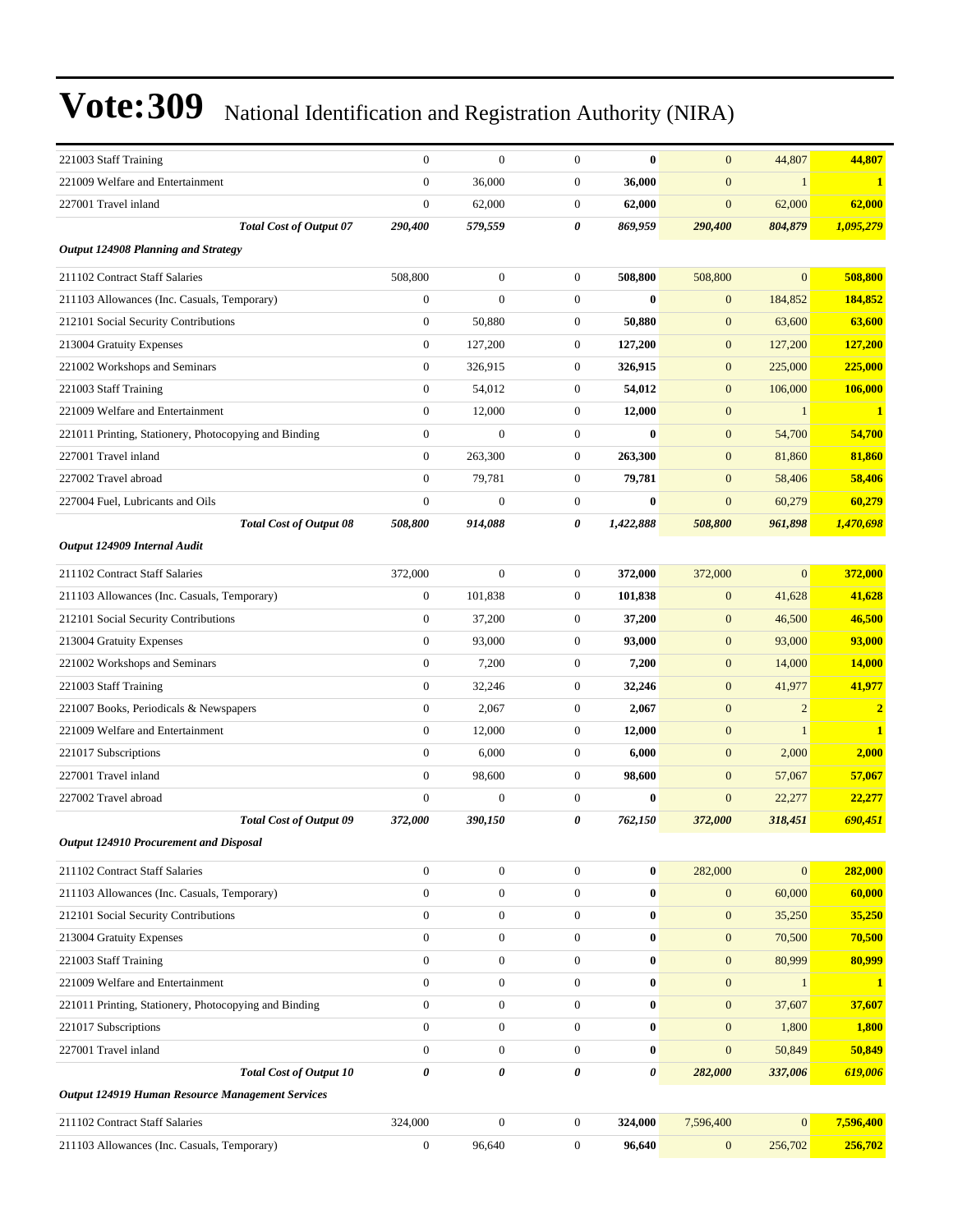| 212101 Social Security Contributions                   | $\Omega$     | 32,400     | $\mathbf{0}$     | 32,400     | $\overline{0}$ | 989,177    | 989,177      |
|--------------------------------------------------------|--------------|------------|------------------|------------|----------------|------------|--------------|
| 213001 Medical expenses (To employees)                 | $\Omega$     | 950,500    | $\mathbf{0}$     | 950,500    | $\overline{0}$ | 572,500    | 572,500      |
| 213002 Incapacity, death benefits and funeral expenses | $\Omega$     | 56,906     | $\boldsymbol{0}$ | 56,906     | $\overline{0}$ | 30,000     | 30,000       |
| 213004 Gratuity Expenses                               | $\mathbf{0}$ | 81,000     | $\mathbf{0}$     | 81,000     | $\overline{0}$ | 1,899,100  | 1,899,100    |
| 221002 Workshops and Seminars                          | $\mathbf{0}$ | 150,000    | $\mathbf{0}$     | 150,000    | $\overline{0}$ | 370,000    | 370,000      |
| 221003 Staff Training                                  | $\Omega$     | 114,573    | $\mathbf{0}$     | 114,573    | $\overline{0}$ | 94,162     | 94,162       |
| 221004 Recruitment Expenses                            | $\Omega$     | 105,311    | $\mathbf{0}$     | 105,311    | $\overline{0}$ | 190,845    | 190,845      |
| 221009 Welfare and Entertainment                       | $\Omega$     | 12,000     | $\mathbf{0}$     | 12,000     | $\overline{0}$ |            | $\mathbf{1}$ |
| 221011 Printing, Stationery, Photocopying and Binding  | $\mathbf{0}$ | 50,000     | $\mathbf{0}$     | 50,000     | $\overline{0}$ | 50,000     | 50,000       |
| 221017 Subscriptions                                   | $\Omega$     | 1,000      | $\mathbf{0}$     | 1,000      | $\overline{0}$ | 1,000      | 1,000        |
| 224005 Uniforms, Beddings and Protective Gear          | $\Omega$     | $\theta$   | $\mathbf{0}$     | $\bf{0}$   | $\overline{0}$ | 70,000     | 70,000       |
| 227001 Travel inland                                   | $\mathbf{0}$ | $\theta$   | $\mathbf{0}$     | $\bf{0}$   | $\overline{0}$ | 86,026     | 86,026       |
| <b>Total Cost of Output 19</b>                         | 324,000      | 1,650,330  | 0                | 1,974,330  | 7,596,400      | 4,609,513  | 12,205,913   |
| <b>Total Cost Of Outputs Provided</b>                  | 3,740,400    | 16,935,749 | $\bf{0}$         | 20,676,149 | 11,012,800     | 17,702,294 | 28,715,094   |
| <b>Total Cost for SubProgramme 04</b>                  | 3,740,400    | 16,935,749 | $\bf{0}$         | 20,676,149 | 11,012,800     | 17,702,294 | 28,715,094   |
| <b>Total Excluding Arrears</b>                         | 3,740,400    | 16,935,749 | $\mathbf{0}$     | 20,676,149 | 11,012,800     | 17,702,294 | 28,715,094   |
|                                                        |              |            |                  |            |                |            |              |

*Development Budget Estimates*

#### **Project 1485 Institutional Support to NIRA**

| Thousand Uganda Shillings                                               |                               | 2018/19 Approved Budget |                  |              |                        | 2019/20 Approved Estimates |                         |
|-------------------------------------------------------------------------|-------------------------------|-------------------------|------------------|--------------|------------------------|----------------------------|-------------------------|
| <b>Capital Purchases</b>                                                | <b>GoU Dev't External Fin</b> |                         | <b>AIA</b>       | <b>Total</b> | GoU Dev't External Fin |                            | <b>Total</b>            |
| Output 124975 Purchase of Motor Vehicles and Other Transport Equipment  |                               |                         |                  |              |                        |                            |                         |
| 312201 Transport Equipment                                              | 4,183,000                     | $\boldsymbol{0}$        | $\boldsymbol{0}$ | 4,183,000    | $\overline{0}$         | $\overline{0}$             | $\bf{0}$                |
| <b>Total Cost Of Output 124975</b>                                      | 4,183,000                     | 0                       | 0                | 4,183,000    | $\boldsymbol{\theta}$  | $\boldsymbol{\theta}$      | $\boldsymbol{\theta}$   |
| Output 124976 Purchase of Office and ICT Equipment, including Software  |                               |                         |                  |              |                        |                            |                         |
| 312211 Office Equipment                                                 | 234,378                       | $\overline{0}$          | $\overline{0}$   | 234,378      | 307,378                | $\overline{0}$             | 307,378                 |
| 312213 ICT Equipment                                                    | 3,530,105                     | $\overline{0}$          | $\overline{0}$   | 3,530,105    | 2,864,635              | $\mathbf{0}$               | 2,864,635               |
| Total Cost Of Output 124976                                             | 3,764,483                     | 0                       | 0                | 3,764,483    | 3,172,013              | $\boldsymbol{\theta}$      | 3,172,013               |
| Output 124977 Purchase of Specialised Machinery and Equipment           |                               |                         |                  |              |                        |                            |                         |
| 312202 Machinery and Equipment                                          | 1,172,000                     | $\overline{0}$          | $\overline{0}$   | 1,172,000    | $\Omega$               | $\mathbf{0}$               | $\overline{\mathbf{0}}$ |
| 312213 ICT Equipment                                                    | $\theta$                      | $\boldsymbol{0}$        | $\overline{0}$   | $\bf{0}$     | 1,771,000              | $\mathbf{0}$               | 1,771,000               |
| Total Cost Of Output 124977                                             | 1,172,000                     | 0                       | 0                | 1,172,000    | 1,771,000              | $\boldsymbol{\theta}$      | 1,771,000               |
| Output 124978 Purchase of Office and Residential Furniture and Fittings |                               |                         |                  |              |                        |                            |                         |
| 312203 Furniture & Fixtures                                             | 1.230.080                     | $\overline{0}$          | $\overline{0}$   | 1,230,080    | 1,223,550              | $\overline{0}$             | 1.223.550               |
| Total Cost Of Output 124978                                             | 1,230,080                     | 0                       | 0                | 1,230,080    | 1,223,550              | $\boldsymbol{\theta}$      | 1,223,550               |
| <b>Total Cost for Capital Purchases</b>                                 | 10,349,563                    | $\overline{0}$          | $\overline{0}$   | 10,349,563   | 6,166,563              | $\overline{0}$             | 6,166,563               |
| <b>Total Cost for Project: 1485</b>                                     | 10,349,563                    | $\overline{0}$          | $\boldsymbol{0}$ | 10,349,563   | 6,166,563              | $\mathbf{0}$               | 6,166,563               |
| <b>Total Excluding Arrears</b>                                          | 10,349,563                    | $\overline{0}$          | $\Omega$         | 10,349,563   | 6,166,563              | $\Omega$                   | 6,166,563               |
|                                                                         | GoU                           | <b>External Fin</b>     | <b>AIA</b>       | <b>Total</b> | GoU                    | <b>External Fin</b>        | <b>Total</b>            |
| <b>Total Cost for Programme 49</b>                                      | 31,025,712                    | $\bf{0}$                | $\bf{0}$         | 31,025,712   | 34,881,657             | $\bf{0}$                   | 34,881,657              |
| <b>Total Excluding Arrears</b>                                          | 31,025,712                    | $\mathbf{0}$            | $\mathbf{0}$     | 31,025,712   | 34,881,657             | $\overline{0}$             | 34,881,657              |
|                                                                         | GoU                           | <b>External Fin</b>     | <b>AIA</b>       | <b>Total</b> | GoU                    | <b>External Fin.</b>       | <b>Total</b>            |
| <b>Grand Total for Vote 309</b>                                         | 53,002,185                    | $\bf{0}$                | $\bf{0}$         | 53,002,185   | 61,861,765             | $\bf{0}$                   | 61,861,765              |
| <b>Total Excluding Arrears</b>                                          | 53,002,185                    | $\overline{0}$          | $\mathbf{0}$     | 53,002,185   | 61,861,765             | $\overline{0}$             | 61,861,765              |